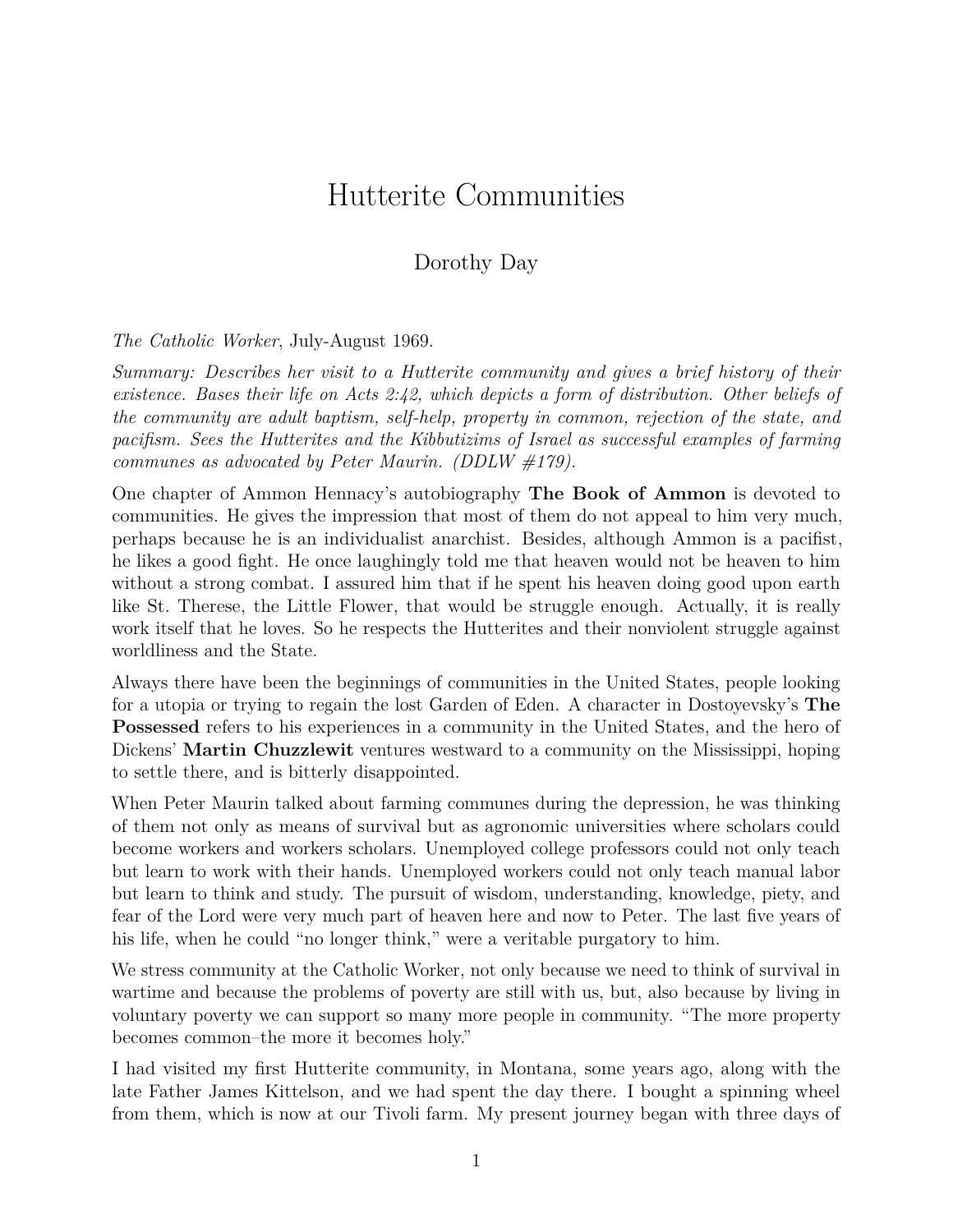speaking engagements in St. Paul. Father Marion Casey, who has given us so many retreats, was recently transferred to the western border of Minnesota, near some Hutterite colonies, and he agreed to visit them with me.

Father Casey's new parish is in Lake Benton–a delightful little town, and his rectory is large enough to accommodate several visitors. He cordially invites any **CW** readers to drop in and see him. Mary Humphrey, who years ago lived on a Catholic Worker farm in Minnesota with her husband and children, drove me from St. Cloud to Lake Benton.

The next day Father Casey and Father James Barry drove us over the state line and through the vast prairies and fields of South Dakota to visit two of the colonies of the Hutterites who had settled there in 1874. They are a people who have been persecuted for centuries and driven from one country to another, from Transylvania to the Ukraine. They first emigrated to Canada and the from there to the States, where they chose South Dakota because it reminded them of the Ukraine.

## **Anabaptist Origins**

In his scholarly study **Hutterian Brethren** (Stanford University Press, 1967), John W. Bennett points out that "the Swiss sectarian groups that made up the nucleus of the Anabaptist movement [from which the Hutterites derive] founded their doctrines on the teaching of Erasmus." Their essential concepts are "adult baptism, self-help, and avoidance of worldly affairs." Their activities aimed at bringing about social change here and now. "Luther taught submission to the State and Calvin accepted capitalism as a positive good; the Anabaptists rejected both positions." They held all their property in common and gave as little as possible to the State. They are absolute pacifists and were severely persecuted during World War I, especially because they are a German-speaking people and refused induction. Three of their young men died from sufferings in solitary confinement and were shipped back home dressed in Army uniforms and their coffins draped with American flags. At present, twelve of them are doing their alternative service in a State Park in Black Hills, taking care of a herd of buffalo and doing tree work. One of their ministers is with them as counselor and guide.

Soon after the Swiss theologians formed the movement, Jacob Hutter became the leader of their commune in Moravia, which was founded in 1533. Three years later he was burned at the stake by the Catholics, who tried to force the conversion of the Anabaptists by torturing them and imprisoning them in monasteries. The history of religion is not a pretty one; on the other hand, when we contemplate the torture of prisoners in wartime, as in Algeria a few years ago and in Vietnam today, it does not seem that we have advanced very much in the love of God and our fellows.

The triumph of Jacob Hutter is that his colonies still exist and are increasing. When the Brethren first came to Canada and the United States there were less than four hundred of them; now they occupy at least twenty-eight colonies in South Dakota and many more in Montana and Canada. They are still unpopular, because they do not support the local merchants and stimulate business. Everything that they earn from their hard work is put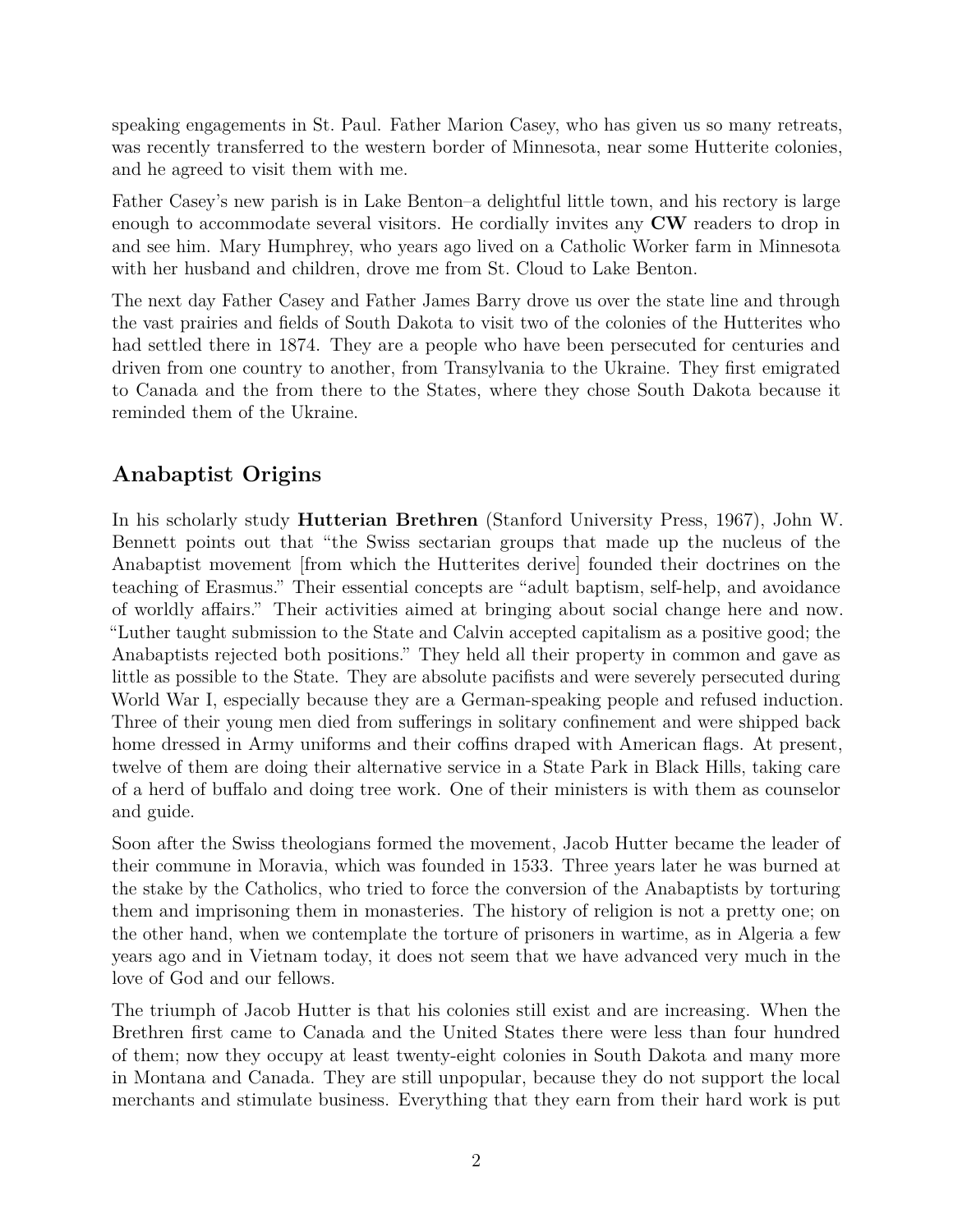into the formation of new colonies, branching out when they reach a hundred souls. They are accused of buying up all the available land, but large corporations own far more acreage. Where we visited about ten thousand acres was supporting what is in effect a village of over a hundred people. But to do away with private property is a mortal sin in our system. (Governor Ronald Reagan accused the students at Berkeley of trying to do away with private property and called out the National Guard to control the thousands of people who demonstrated to protect a People's Park which is on University property.)

"The Hutterites are all right but they're not so holy," said an old man, grinning, when we stopped to ask directions in a tiny hamlet. "They sneak into town, the young ones do, and look at television and smoke cigarettes. And they make liquor out there on them colonies."

#### **Teenagers**

It is true that the boys, who are good horsemen from an early age, sometimes ride into the nearest village to watch television and visit a hospitable neighbor. According to a pamphlet on the Hutterites by John Hostetler, published by Herald Press, in Scottsdale, Pennsylvania: "Teenagers are not expected to assume adult behavior and because they are immature they are expected to waiver in their loyalties and fall prey to carnal temptations. While they are allowed to be foolish they are not permitted to be moody, anti-social or to perform their work poorly or to show disrespect for authority."

We drove into a dusty hollow, a little valley in the midst of vast plains. We were immediately charmed by the one-story fieldstone houses, each of which is inhabited by two families. There were huge barns and a large community house which held the kitchen, bake house and dining quarters. It was lunch time and we were met by a bevy of young women who had been setting tables. Their bright flowered jumper-style dresses, reaching nearly to their ankles, did not at all hide the grace of their movements. All of them were smiling and the one who undertook to answer our question was laughing so much that she could scarcely reply. They reminded me of a chorus of peasant maidens in a Viennese opera.

We were immediately invited to join them in a large dining room, where men sit on one side and women on the other. (The children have a separate dining room.) Since we were visitors, we ate together on the women's side of the room. Our first impression was of the beauty and the strength of the young men and girls, who were of course very conscious of our presence. The Hutterites are unfailingly hospitable to visitors; I do not think they have very many.

After lunch we had a short tour of the barns and the building which serves as nursery, kindergarten, school and chapel combined. We visited the minister and schoolmaster, David Dekker, who showed us a bookcase full of volumes of sermons, all written in a beautiful German script and illuminated like medieval manuscripts. These sermons come down from the Middle Ages and are read in the long service every Sunday between hymn and prayer. It is as though our priests read Sunday after Sunday from the writings of St. John of the Cross or St. Augustine or St. Clement.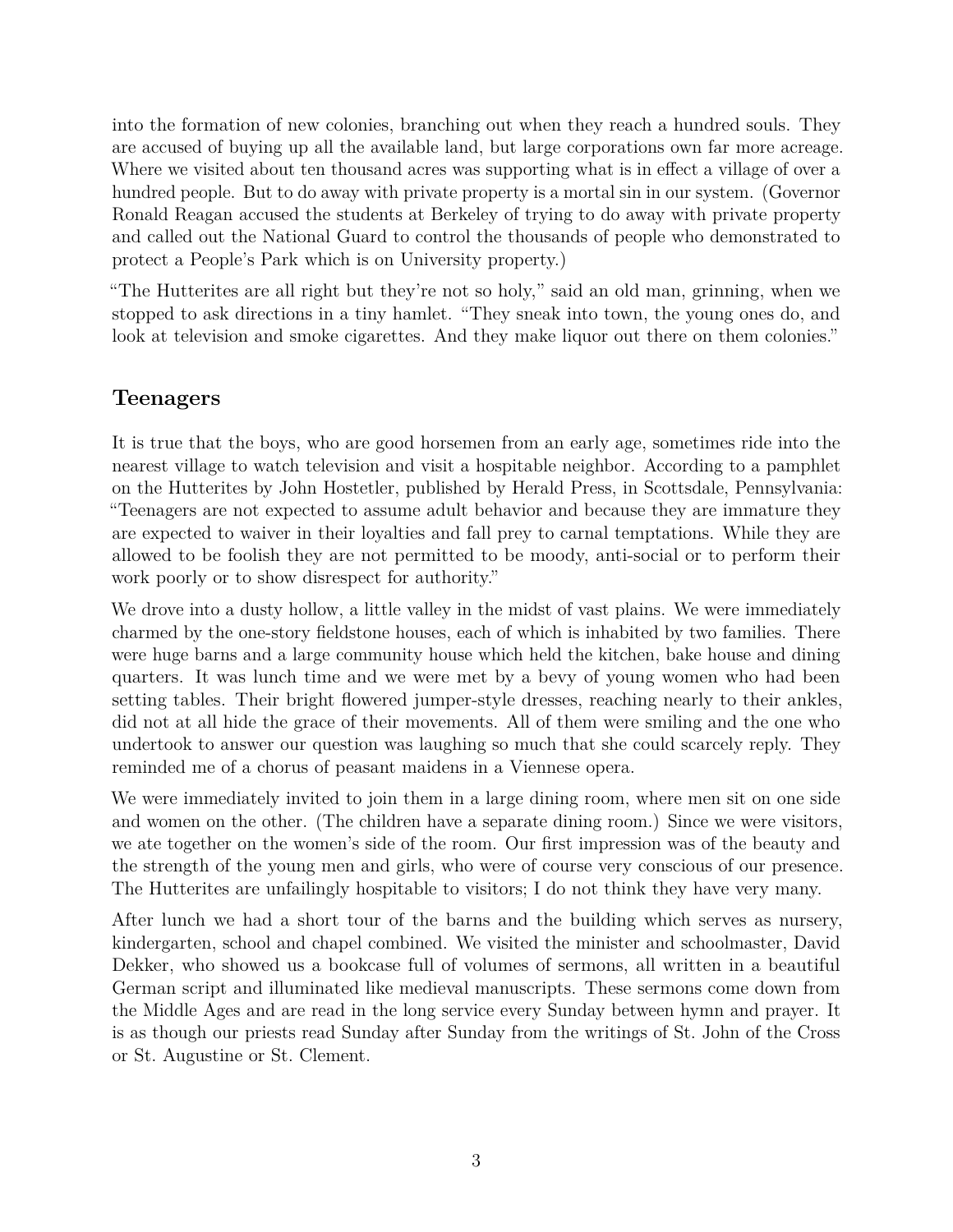### **Sunday Service**

Later on in my journey I visited Rita Riley, who worked with us for several years at the Peter Maurin Farm in Staten Island and has been teaching for the past winter at the Hutterites' Birch Creek Colony in Montana, twenty-five miles south of Shelby. We attended the Sunday morning service together.

The service began promptly at nine thirty, with a song. The minister would intone the first line, and the congregation of men, women and children would take it up, singing with all their hearts in strong, almost metallic voices. As I listened, I remembered Thomas Mann's **Doctor Faustus** and his description of the singing of the Ephrata community in Pennsylvania.

After the hymn, which is lengthy and, I presume, doctrinal, there was the long sermon, also read on a high tone, sounding somewhat like a reflection of the psalm tones the Catholic hears in the singing of the psalms at Benedictine and Trappist monasteries, which becomes a haunting music in the heart.

Father Casey later wrote to me about his first visit to the Hutterites:

"The charm doesn't wear off. Gentle simple peasants, some of them so simple perhaps that they don't imagine that people outside their valley live differently from themselves. And for all their independence they are not insular or withdrawn. No monastery I have seen is more charitable, socially concerned. If I were sure that I would not embarrass them or disrupt in the smallest way their unself-conscious regime, such as frightening the babies or provoking inordinate giggling among their maidens, I would plan to go and live with them, like them, for a couple of days occasionally. I feel that I have much to receive from a pure man of God like David Dekker."

But I am sure that the Hutterites' firm belief that they must keep themselves unspotted from the world does not mean that they are ignorant of the ways of the world. They are self-supporting, a self-subsistent community, not tax-exempt but paying corporate taxes. They welcome visitors and conversation. Our friend Mary Widman, who has been engaged in interracial work in Chicago for many years, visited one of the colonies along with a group of her volunteers, and the Hutterite who transports the cattle to the stockyards in Chicago visited her community in return.

### **St. Paul**

The Hutterite way of life is based on the second chapter of the Book of Acts, beginning with the 42nd verse: "They met constantly [the three thousand who listened to the words of Peter after the descent of the Holy Spirit and were converted] to hear the apostles teach, and to share the common life, to break bread and pray. . . all those whose faith had drawn them together held everything in common; they would sell their property and possessions and make a general distribution as the need of each required. With one mind they kept up their daily attendance in the temple and, breaking bread from house to house, they shared their meals with unaffected joy, as they praised God and enjoyed the favor of the whole people."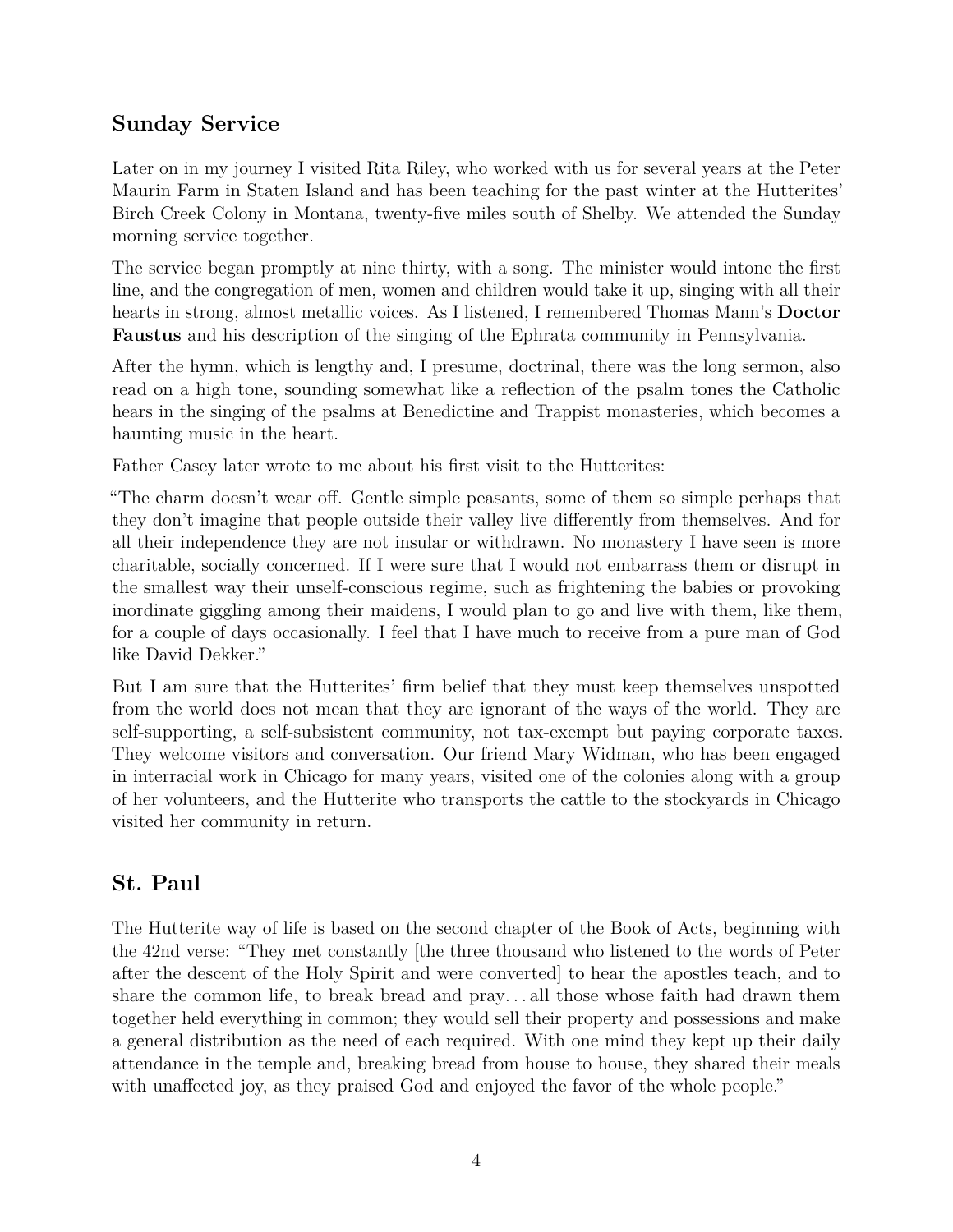I have read somewhere that the Christians, knowing that Jerusalem was to be destroyed, held all things in common and that as a result the poor of Jerusalem were so needy that St. Paul had to take up collections for them on his travels. But it is such teaching that has led to the foundation of many communities, Catholic and others. Certainly the Catholic ones have always profited by an increase of land and wealth so that persecution has come over and over again. The corporate wealth is then taken away, but later accumulates again.

Fortunately, the Papal States were wrested from the Church in the last century, but there is still the problem of investment of papal funds. It is always a cheering thought to me that if we have good will and are still unable to find remedies for the economic abuses of our time, in our family, our parish, and the mighty church as a whole, God will take matters in hand and do the job for us.

When I saw the Garibaldi mountains in British Columbia, and remembered the house in which he lived in exile in Staten Island, I said a prayer for his soul and blessed him for being the instrument of so mighty a work of God. May God use us!

# **Agricultural Communes**

One reason I am devoting so much space to the story of the Hutterites is that it is so pertinent to our time. We are living in an era in which vast countries like Russia and China have solved the problem of agribusiness by abolishing private property altogether and setting up communes, which may be areas consisting of thirty villages, as in China, or collective farms, as in the Soviet Union and Cuba.

A priest I met recently remarked that in spite of Chiang Kai-Shek great progress has been made in cooperatives and land reform in Formosa. Forbidden as we are in this free country to travel to China or Cuba, we can still to some extent study the system of the Soviet Union. Harrison Salisbury's New York Times articles, now collected in book form, have much to tell us about the collective farms in Siberia and other parts of Russia.

On this pilgrimage within our own country, I am now on my way down the Long Valley in California to visit Cesar Chavez and the agricultural workers and report on what is happening in the enormous vineyards around Delano and in the lands further south. It seems an endless struggle, these strikes and boycotts, these sufferings of the poor of all nationalities, a struggle begun by the Filipinos and Mexicans who are the victims of this system of raising food. It is said that California could feed the world!

Word of this David and Goliath struggle has gone round the world and this "quiet battle" has in it for Christians the element of failure and success, that paradox of Christianity, that makes the world attend with fascinated interest. It is a nonviolent struggle, in which the techniques of a Gandhi and a Martin Luther King are being used on a most fundamental level: in man's struggle for bread, for land, for relief from brutalizing toil. The "ancient lowly" are still with us in these men, women and children who toil in the fields.

The Hutterite communities and the **kibbutzim** of Israel are two examples of successful farming communities in the world today. The Hutterite colonies are nonviolent and truly self-sustaining, built on poverty and hard labor and dedication. The **kibbutzim** have, after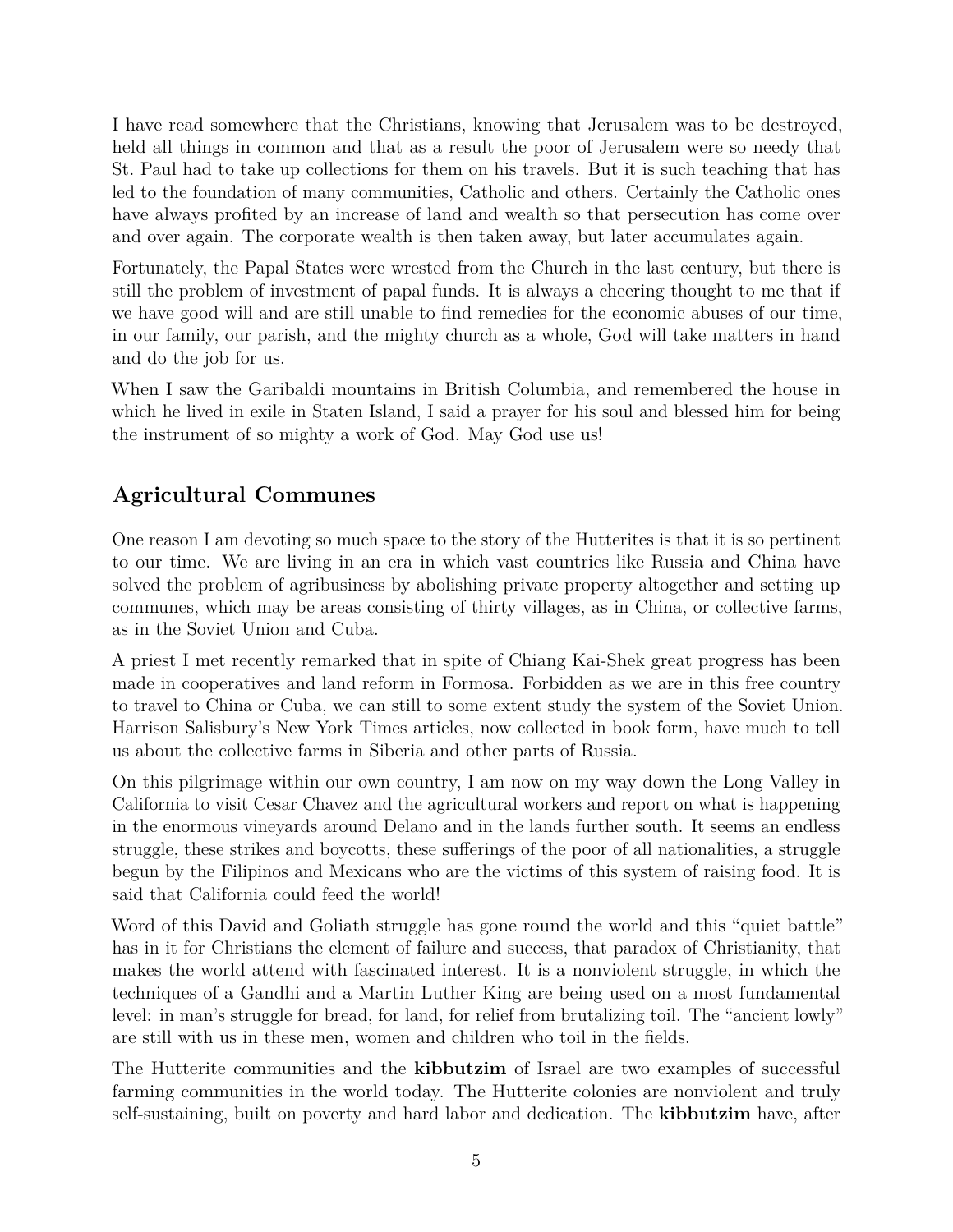all, been funded by their compatriots throughout the world, and came into being as a refuge from hideous persecution. They are armed now, men and women alike, to defend what they have built up in the way of an earthly paradise.

The Hutterites began with four hundred immigrants who settled in Canada and spread to number a hundred and seventy colonies in 1965, with a total population of over fifteen thousand. They have large families and the increase continues. The **kibbutzim** comprise over eighty-five thousand people in more than two hundred and thirty villages and settlements.

# **Hutterite Children**

I sat for some hours with the children in the Birch Creek Colony in the one-room schoolhouse which the eight grades share. Some schools have ten grades, but none of the children leave the colony to go to local high schools. A bookmobile comes around and the children read a great deal, but they grow up to be farmers, cowboys, mechanics, tailors, bookbinders and shoemakers, so both head and hands are well occupied.

Actually, the children go to three schools: the German school, the public schools, and the religious school. One of the Hutterite children, Dorothy K., tells the story of their day in a little theme she wrote for school on colony life:

"I like to live in colony life. I get up at six every morning. I say my prayers, then I sing some hymns, then we got to breakfast and after breakfast we have to wash dishes and I help my sister with the work every morning. We all take turns washing dishes in the kitchen and when we are seventeen we take our turn at cooking. We take turns at everything: cooking, baking, milking, and washing dishes. I have to help butcher chicken and ducks. We butcher pigs only two times a year. We work in the garden in the summer hoeing all the vegetables and later we pick them and can them. We can a lot of fruit too. I like to can food. We have to pluck ducks and geese in the summer. Sometimes we have to do some work we don't like but we still try to be cheerful while doing it. There is no use grumbling when we have to do it anyway. We bake all our bread, cake, pies, buns and cookies. I go to church every Sunday and Sunday school in the afternoon, and we have a short service every day. We clean the school house every day when school is out and we have service there in the evening. We paint a lot of furniture in the summer. I have to help in the laundry too. When my little brothers and sisters tear their clothes I have to mend them. I knit socks and stockings too. I like it.

"Where there is a cool nice evening all the girls go for a walk. We like to chat while we are walking. We often go for a ride with the wagon. It's lots of fun. We share and do everything together in the colony. I think Hutt's life is wonderful."

George W. writes briefly:

"I get up at 6 A.M. Then I wash and get dressed. I sing a hymn and pray. My breakfast is at 6:45. Cheese, butter, bread, syrup, pancakes, sausage, corn flakes, milk, coffee, eggs, bacon and hot oatmeal. Before breakfast I say a prayer and after. German school starts at seven and ends at 8:30. Then home to eat bread and eggs and coffee. At nine is English school. At four p.m. after school I go in the garden and help Paul put seeds into the ground and water them till five thirty. After washing my hands, face, and sometimes feet I go to church at six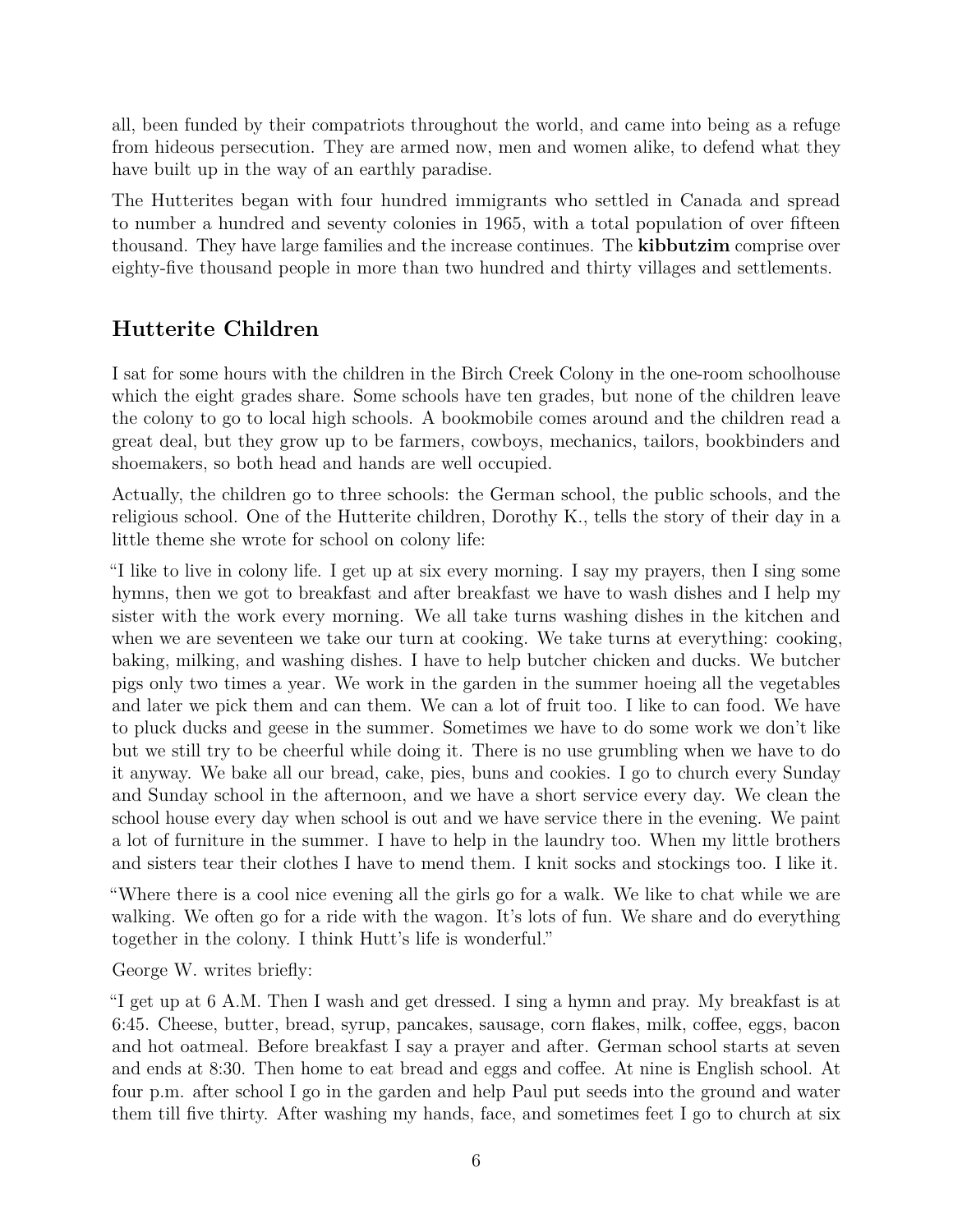and till six thirty and then supper is at six forty five. Then I go home and learn my German lessons until eight thirty and go to bed at nine thirty."

Leonard K., grade four, wrote this stark account:

"One summer I went fishing down the road with the other boys. We were going with the horses down the road when we saw a rattle snake and she did want to go after us. She gave the horse a bite on the leg and she could not walk so we got off the buggy and went home. The rattle snake crept away while we were going home. When we come back the horse was laying on the ground and we pulled the buggy home to the barn."

Lawrence K., grade eight, wrote the following vivid account:

"I'm a pretty good cowboy, after all. One time I was to ride an outlaw horse who once almost killed a man. My boss said, watch out that he don't pile you. I said if he pitches some I reckon I'll stay on him. I was to ride him on the rodeo, his name was Infighter because he could fight like a wildcat. I stripped my saddle on him and checked my saddle for a rough rider. Coming out Chute No.3, roared the announcer, Larry Jean on Infighter. Then the gate was flung open. Infighter came out on a dead run, with me spurring him hard, waiting for what I knew was coming.

"Suddenly Infighter stopped dead, bucked fast, and followed it through with the strange, high, twisting kick. He could bit harder and buck faster than any other horse on the rodeo could. He twisted, sunfished, whirled and yanked the saddle from side to side, writhing like a cobra. Yet I was raking his shoulder and flanks. I stuck to the bronco like a cockle bur. I waved my hat wildly in the air. I was the champion bronco rider."

# **Colony Life**

Evidently the teacher suspected Lawrence of either making up or copying this fascinating account, although she knew that all the boys were good riders and "bronco busters." She penalized him by making him write another theme, which is a sober account of work entitled "Colony Life."

"I work hard all day, I never sit around and fool around. I work. I get up at five a.m. and go to bed at ten p.m. I work on the farm. I am working with 900 ducks and 600 geese. We feed them morning, afternoon and night. We give three bushels of ground oats to nine hundred ducks every time we feed them and four bushels of grain to the geese. We give the ducks lots of grass too. When we are done with our day's work we go fishing. We ride wild horses and mustangs every week. Some guys call me a wild outlaw and don't know why. They think I am packing 44-45 revolver. But I don't. We can't have cowboy boots, wrist watches, guns and nothing. I don't know why but that's the way we guys live.

"Hutterite life is really wonderful. You don't need to buy your food or anything. You have to buy nothing."

Reuben in grade seven wrote:

"Colony life is interesting in some ways. I like the job I have. I am helping with the pigs. One interesting day a pig jumped a high fence and I ran after him but the pig ran so fast that I